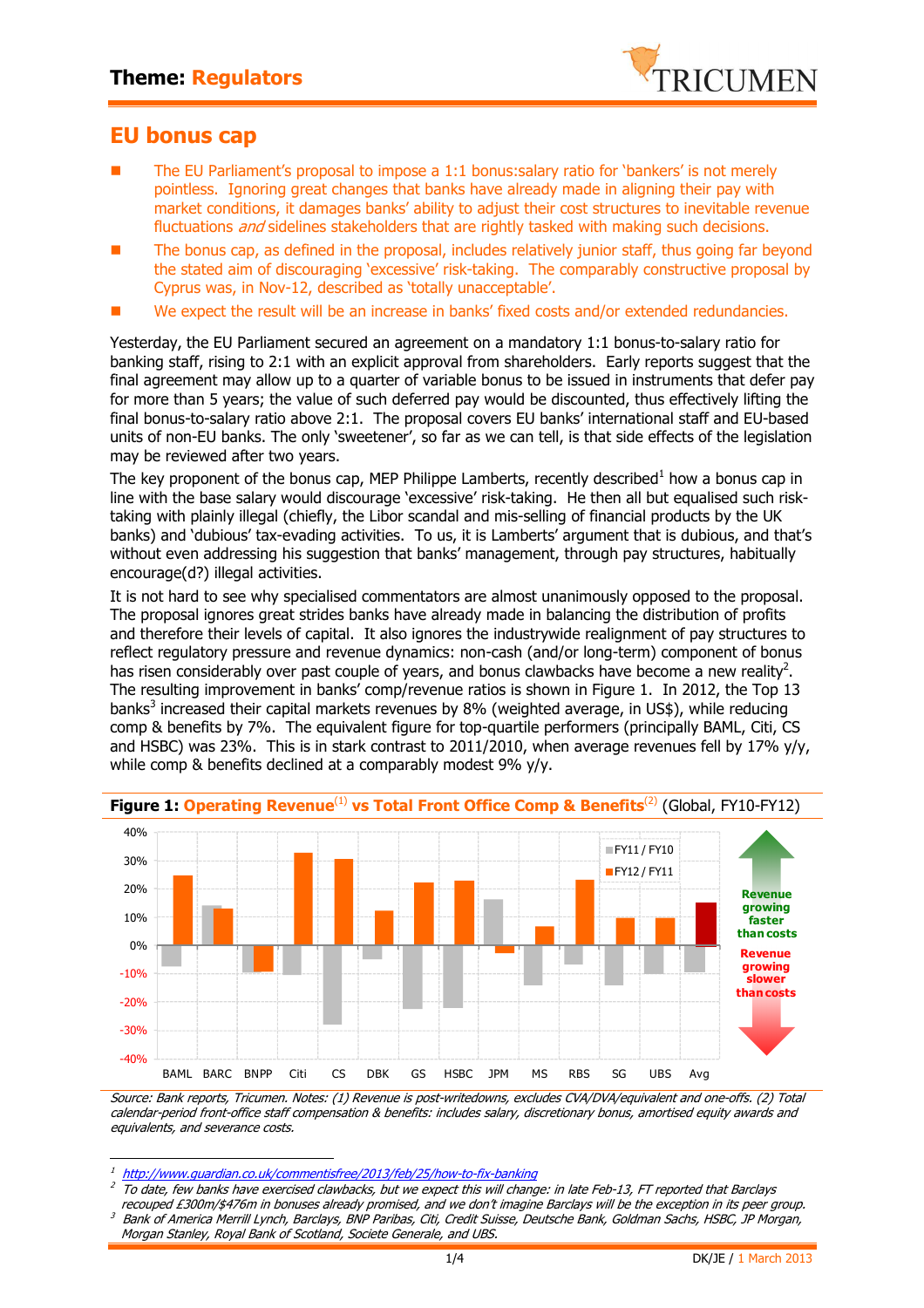

During the same period, we estimate that, on average, comp & benefits paid out by 'our' 13 banks to front-office staff declined from 33% of overall costs in 2011 to 28% in 2012, while a deferred component of the overall comp stayed roughly unchanged from 2010 and 2011, at c.40% (though the range widened in 2012, to 10-75% – bubbles in Figure 2 below). On average, banks in this report cut their FY12 bonus pool by 16% from 2011, adding to the FY11/FY10 average reduction of 32%. The cumulative effect of bonus reduction during 2010-12 period is shown in high/low lines below.



## **Figure 2: Operating Revenue**<sup>(1)</sup> vs Total Front Office Comp & Benefits<sup>(2)</sup> (Global, FY10-12)<sup>(3)</sup>

Notes: Bank reports, Tricumen. (1) Revenue is post-writedowns, excludes CVA/DVA/equivalent and one-offs. (2) Total period front-office staff compensation & benefits includes salary, discretionary bonus, amortised equity awards and equivalents, and severance pay. (3) The FY12 figures for HSBC and RBS are estimated based on our 9m12 analysis.

Favouring the fixed component of pay structures in any business is put very politely, unwise; this is doubly true in dynamic industries dependent on specialised personnel - like investment banking. As shown in the chart below, we estimate that the variable comp due to middle-ranked and senior staff in lieu of 2012 performance and previously deferred pay was, on average, 2.2x greater than base salary, though within a wide 1.6-2.8x range<sup>4</sup>.

Our simplified calculation, based on 2012 numbers, suggests that the imposition of a 1:1 bonus:salary cap would force banks to cut bonuses by little over 50% on average, though this would have a disproportional impact on banks which – prudently!<sup>5</sup> – favour variable pay: chiefly, BARC, DBK and JPM.

Considering the scale of cut already made since 2010 (Figure 2), we do not think the bonus reduction will play a leading role in compliance. More likely, banks will extend redundancy programmes and/or increase fixed salaries. In our view, even a near-term improvement in revenues would merely postpone the fallout.

(cont.)

<sup>1</sup> 4 A considerable across-the-board reduction in this ratio from the previous year we attribute to revenue weakness due to Eurozone crisis (in no small part caused by European Governments' inability to control national budgets), and regulatory pressures.

<sup>5</sup> Disclosure: at Tricumen, the variable compensation has always formed a vast majority of the overall comp. It is based on performance and, we are happy to state, works rather well.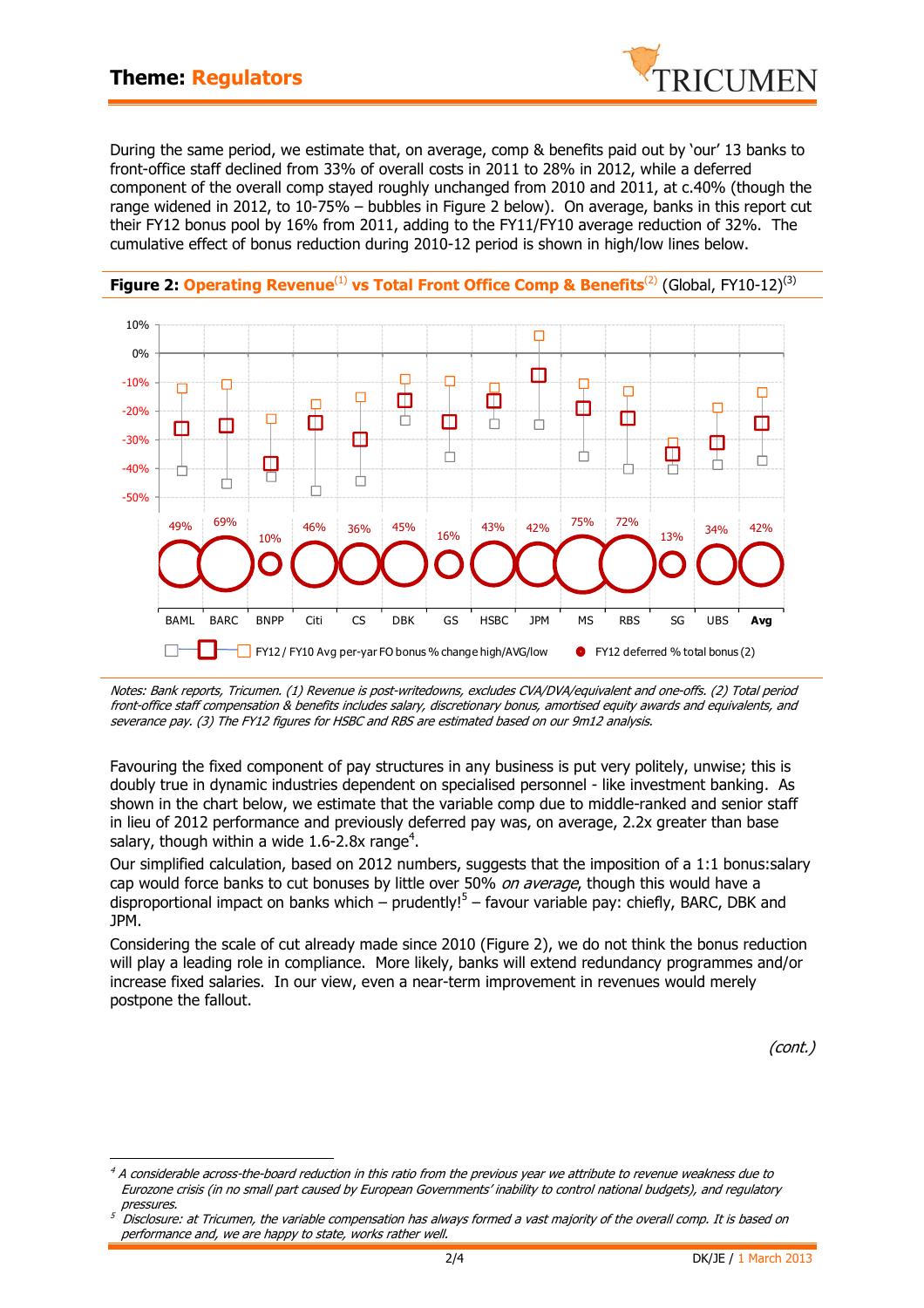

**Figure 3: Variable Comp VP+ level**<sup>(1)</sup> / Base salary<sup>(2)</sup> (W Europe, front office, FY11 and FY12)<sup>(3)</sup>



Notes: Bank reports, Tricumen. (1) Front-office staff bonus, including unamortised equity awards and equivalents. Excludes salary, severance costs, amortised equity awards and clawbacks. (2) Includes salary, discretionary bonus, amortised equity awards and equivalents, and severance pay. (3) Staff below VP level are excluded.

Finally, Lamberts' actions over the past few months seem to contradict his stated aim of curbing excessive risk-taking culture. In Nov-12, Cyprus, which held the EU's rotating presidency at the time, reportedly put forward a proposal to limit 'bankers' bonuses to 5x base salary, with the shareholders approval; or to 3x without it. Under the circumstances, this was a sensible compromise, which addressed Lamberts' stated key concerns and market realities. According to public disclosures from the 13 banks in our core coverage, only the most senior/profitable bankers (sometimes referred to as 'material risk takers' – MRTs) come anywhere near the 5:1 bonus:salary ratio. Definitional differences between banks' classifications aside, MRTs are the most senior/profitable staff on their banks' payroll and so, following Lamberts' argument, curbing their tendency at 'excess' (as defined by Lamberts), would at the very least, have gone a long way in 'tackling the most egregious' of bankers' actions.

Lamberts promptly branded Cyprus' proposal as 'totally unacceptable' and instead pressed for a 1:1 ratio – thus casually sidelining shareholders and Boards of Directors (who are far better placed to determine the level and structure of pay at firms they own/run) and even the regulators who already scrutinise bankers' pay in key financial centres of Europe.

The damaging aspects of this populist legislation will probably become apparent soon. Identifying beneficiaries will, we suspect, take rather longer.